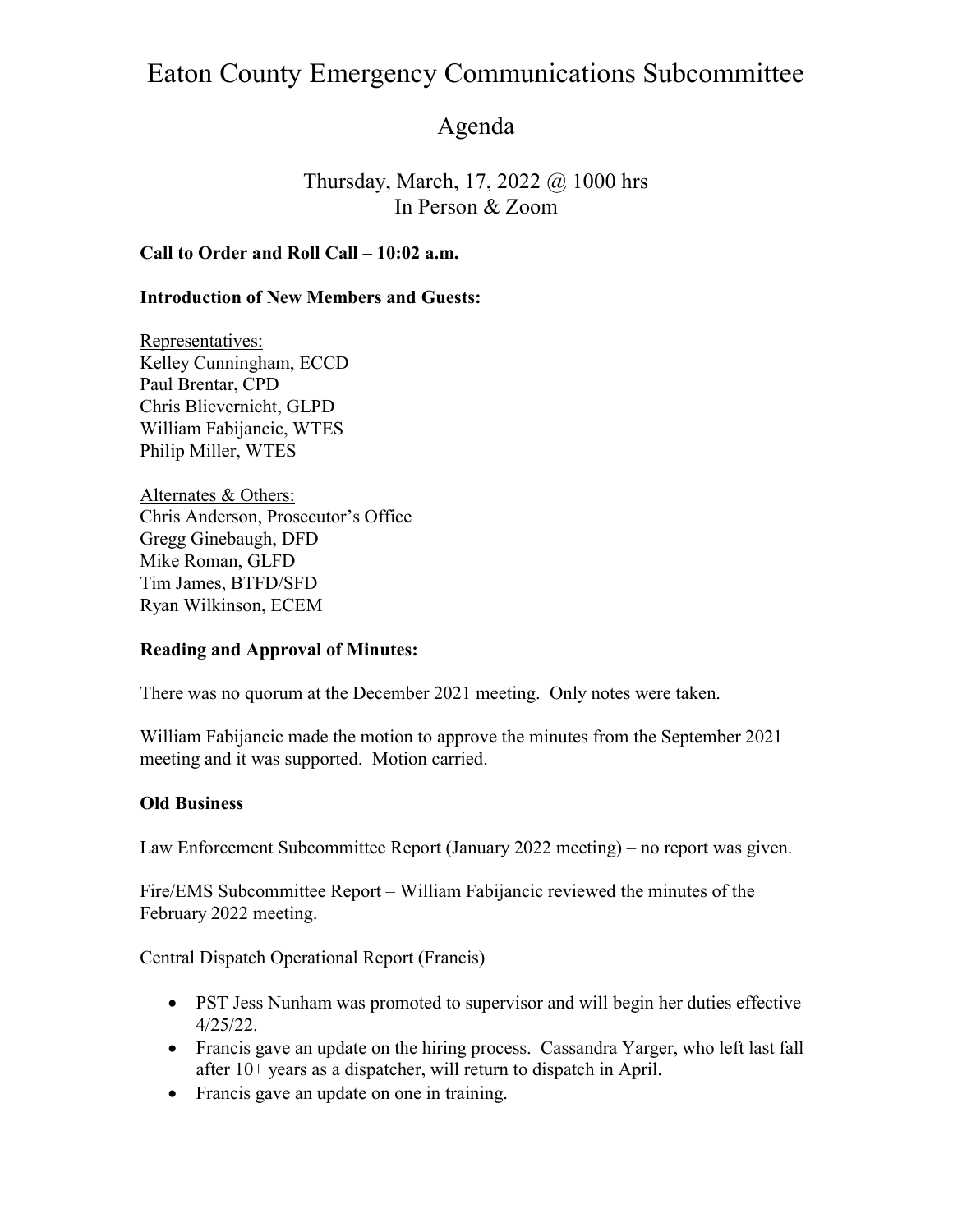## Agenda

- A meeting was held recently with school districts and superintendents on how to use RAVE panic.
- The annual report went out. Kelley and Francis will attend meetings around the county to discuss the report and answer any questions.
- The millage renewal will be on the August 2022 ballot. Kelley, Francis and supervisors will attend meetings around the county to answer questions.
- Kelley is working on the budget. She received radio requests from agencies and she is getting quotes from Motorola on current costs to determine what can be purchased. Kelley requested additional dispatchers for the next budget, but she is not sure she will get them.
- The statewide tornado drill is March 23 at 1pm. Feel free to share it on your social media page.
- There will be a short cut to our public resource page on MCTs. Kelley sent out the link in an email during this meeting.
- We implemented using TAC 2 for felony and priority incidents.
- Kelley explained the issue with holding calls for smaller departments.
- Francis gave an update on Fire/EMS MABAS box cards.

Central Dispatch Project Updates

- John continues PM and installing encryption keys in remaining police agencies. He will then move to fire/EMS for PM starting next week through end of April. It takes about 15 minutes per radio. Chrouch is making sure the radios are in tune and operating correctly.
- If you have a radio issue or need a radio, use the email on the sticker on the radio to email your request. Using that email creates a support ticket and keeps you updated with the progress.
- Make sure you update the aliases on the radios. If they hit their emergency button we need to have the correct user. You can email the updates to the email on the sticker.
- Clinton County went live on their new radio system recently.
- Work continues on the tornado siren at Crandell Lake.

Kelly is looking into purchasing a data channel for our radio system. It was not available to purchase when we purchased our towers with the radio project. Kelley explained that a data channel allows us to get data from the radio and send it to CAD. Ingham County is going live with their data channel and it allows the portable radios' GPS location to be sent to CAD. For example, if you were going to a rescue in the woods, we can see where your GPS location in your radio and compare it to the phone location and guide you to the person who needs rescue. It would also give a location of where the emergency button was hit.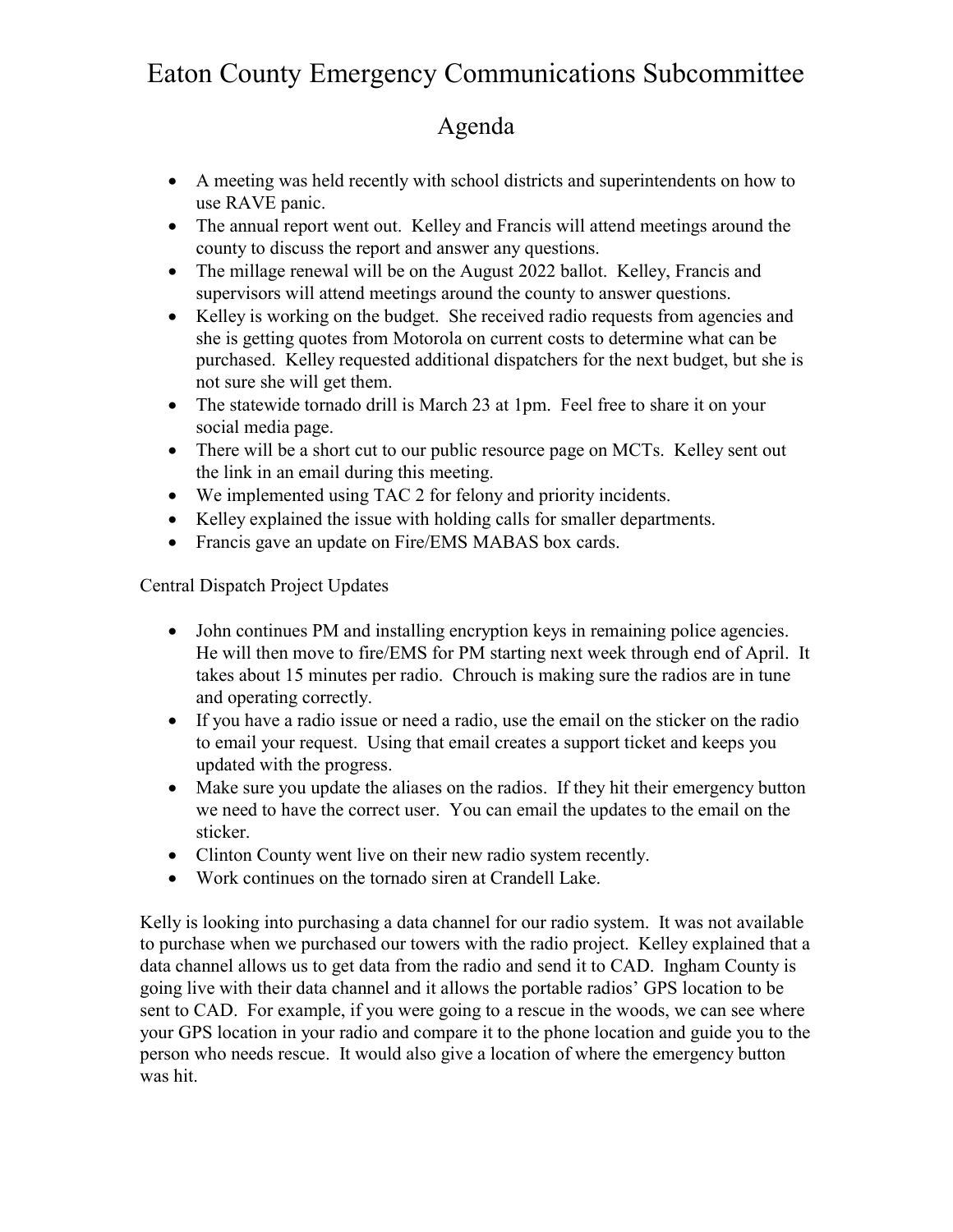### Agenda

A data channel costs one million. Kelley explained that our surcharge revenue is over performing and we could possibly pay for it that way if we keep the surcharge rate at \$1.65.

Chris Blievernicht asked if police supervisors on scene would have the ability to see the GPS. Kelley stated yes, John Merrick, the Technology Services GIS administrator, could put it on a secure website and maybe on a future CAD. Our current CAD is not capable of this feature.

Kelley asked the group if there were any objections with her going forward to the public safety committee to keep surcharge the same to pay for a data channel. She stated that the surcharge projections are good and once the radio project and data channel are paid off, the surcharge could drop dramatically. There were no objections brought up at this meeting.

New CAD – Kelley stated that she would be shopping for a new CAD in 2023 and purchasing one in 2024. She hopes to have a committee in place this fall to choose a new CAD.

### New Business

Elections – William Fabijancic made the motion to keep them all the same and Chris Blievernicht supported. Motion carried. Phillip Miller remains the Chairman, William Fabijancic, Vice Chairman and Chris Blievernicht, Secretary.

Communication with Law Enforcement - Phil Miller and Tim James brought up the concern of not having communication with law enforcement on some of the scenes when the Fire/EMS are assigned an ops channel or a fire ground channel. They feel there are times when Fire/EMS need to have communication with law enforcement.

Tim James felt unified command teams are needed at times to go to one of the operation channels to discuss certain parts of the incident. He stated that he requested it at a highway scene recently and it was denied. He felt it would have been nice to have a unified command team on the same channel at that scene. Incidentally, he stated that this is the scene where their fire truck was hit. It will probably take eight months to fix.

Chris Blievernicht stated that he has no problem switching over to an ops channel but he cannot think of an incident big enough where one had been needed.

Kelley asked Tim if he was denied an operations channel by dispatch or by a law enforcement agency. Tim was not sure. Francis said it was the law enforcement agency who denied it, but Francis added that dispatch should not use the word "patch". He stated that dispatch definitely did not deny it but dispatch asked police if fire could "patch" in